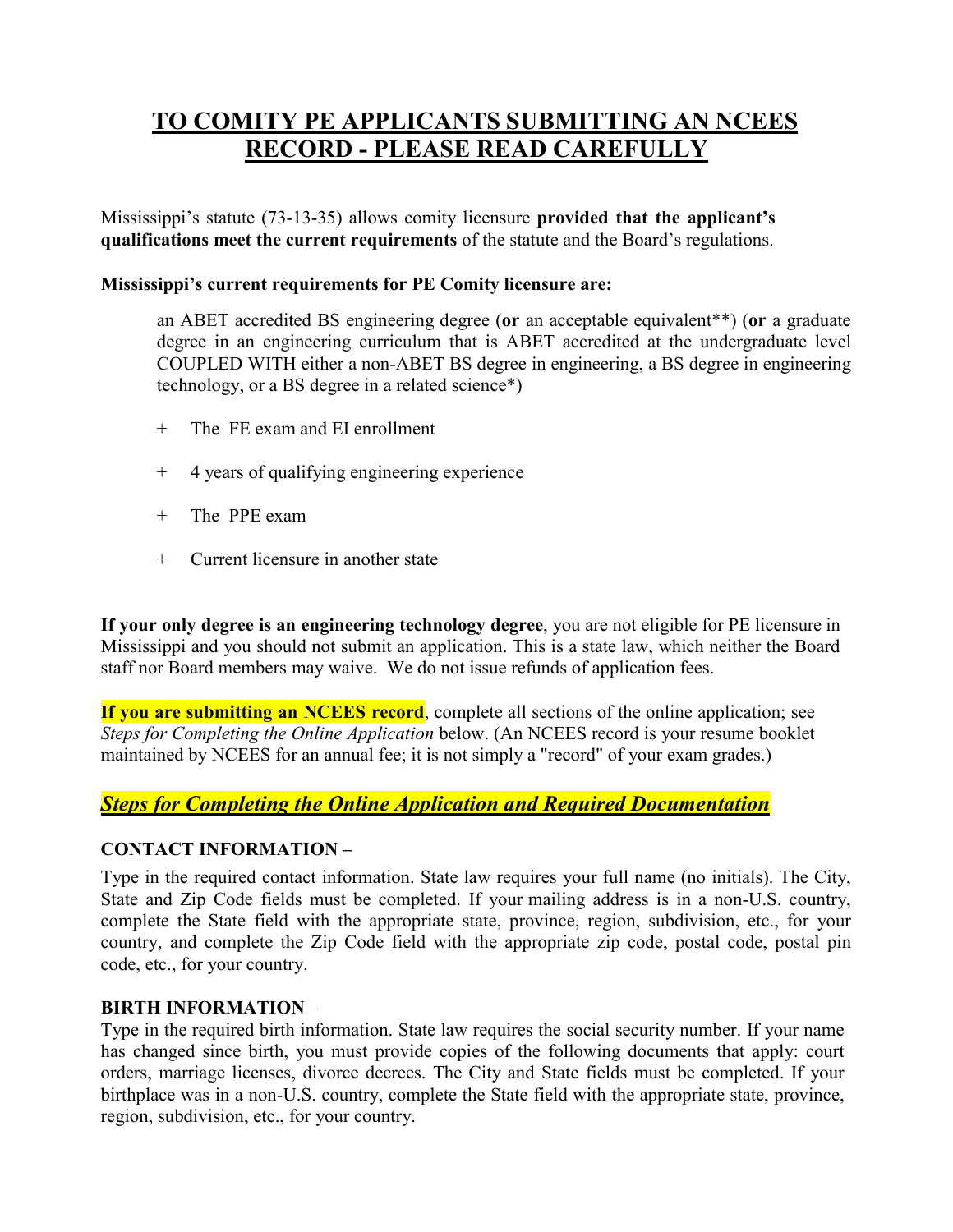## **QUESTIONS** –

Answer the questions (two screens) about previous applications, previous convictions or guilty pleas, disciplinary actions and license application denials. Submit copies of any court orders or documents related to convictions or pleas and copies of any disciplinary actionsfrom other states.

On the **REQUIRED DOCUMENTS** page, download the Supporting Documentation for PE Comity applications information, and check "Yes" to confirm that you understand this supporting documentation is required to complete your application.

Complete the **AFFIDAVIT** page; type in your name as your signature or insert your electronic signature.

Review the SUMMARY SCREEN for accuracy; make any necessary changes by going back to an earlier screen.

Answer the **STATEMENT OF COMPLIANCE** question.

Create a copy of your application by clicking "Create pdf" and save it to your computer or print it *for your own records*, then click on SUBMIT APPLICATION. Wait a few seconds and you will then be taken to the payment screens where you pay the application fee by credit card or electronic check.

*Please restrict phone calls about your application status to between 2:00 & 4:00 PM; you may call 601-359-6160. (This allows us sufficient time to file the mid-day mail received that day, so that we can give you the most current information.)*

*You can also email questions about the status of your application to:*

#### **[information@pepls.state.ms.us](mailto:information@pepls.state.ms.us)**

**For privacy reasons, the staff will discuss the status of your application with you only, or with your assistant whom you have designated in a letter or email.**

*The Agency recommends that you routinely check on the status of your application.*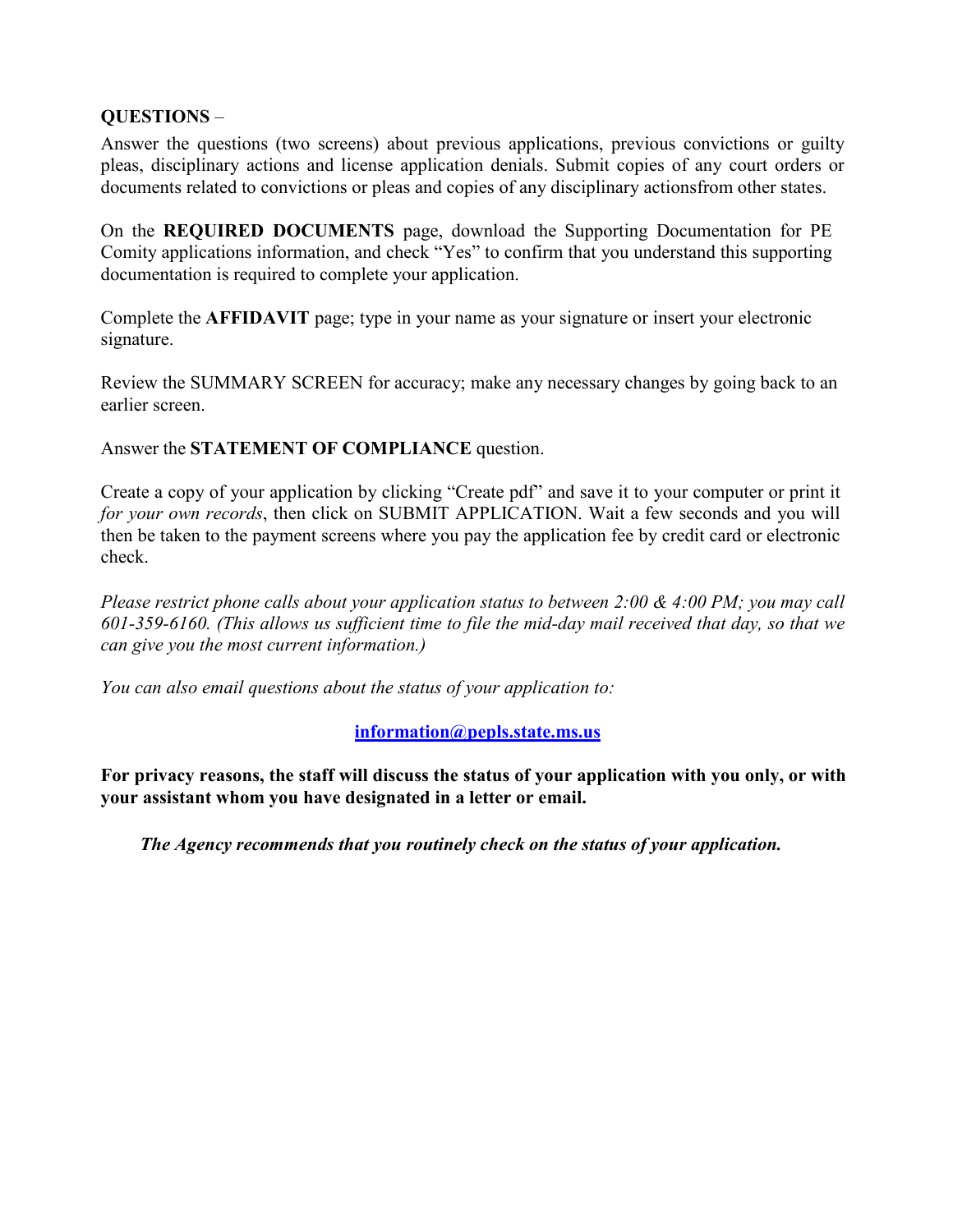## **General Information**

**Both exams are required** regardless of extensive education, extensive experience, or licensure in other states. The Board may recognize exams passed before the applicant had accrued sufficient qualifying experience according to Mississippi experience requirements, if:

1) the applicant was a resident of the state in which he was examined and the examinations were passed in accordance with that state's regulations in effect at the time, and

2) the experience deficiency according to Mississippi experience requirements has been reconciled.

If you have any questions regarding the possibility of licensure, please submit them **in writing** to the Board office, or by email to: *[information@pepls.state.ms.us](mailto:information@pepls.state.ms.us)*

Rule 4.04 of the Board regulations states, "The certificate of licensure for a Professional Engineer comity licensee will bear the date the application is approved by the Board in accordance with Board procedures." Mississippi does not have temporary permits and does not allow for "one project unlicensed practice" or " short-term unlicensed practice".

An application review committee meets *usually* at the end of each month to review all completed, reviewed, and approved comity applications; licensures are issued at that time. Under these circumstances, an applicant is not allowed to offer his services or to *begin* a project until his licensure is effective. **An applicant is not allowed to use an out-of-state seal with anote that his Mississippi application is "in process."**

## **GRADUATES OF FOREIGN or NON-ABET UNIVERSITIES**

The Mississippi Board considers a degree recognized by the Canadian Engineering Accreditation Board (CEAB) to be equivalent to an EAC/ABET accredited degree.

Be advised that if your BS degree is not an ABET accredited BS degree in engineering and you do not have a graduate engineering degree from an ABET university, your BS degree MUST be evaluated by N. C. E. E. S. Credentials Evaluations (www.ncees.org). NCEES is the only transcript evaluation service acceptable under Board regulations. **There is no waiver of this requirement.**

So if your NCEES Record does not contain an NCEES Evaluation, do not submit an application until you have received the result of NCEES's evaluation; if the evaluation finds that your degree does not meet the NCEES Engineering Education Standard, you will not be eligible to apply at this time. You may, however, have the opportunity to "cure any deficiencies" by taking additional coursework, as directed by the Board.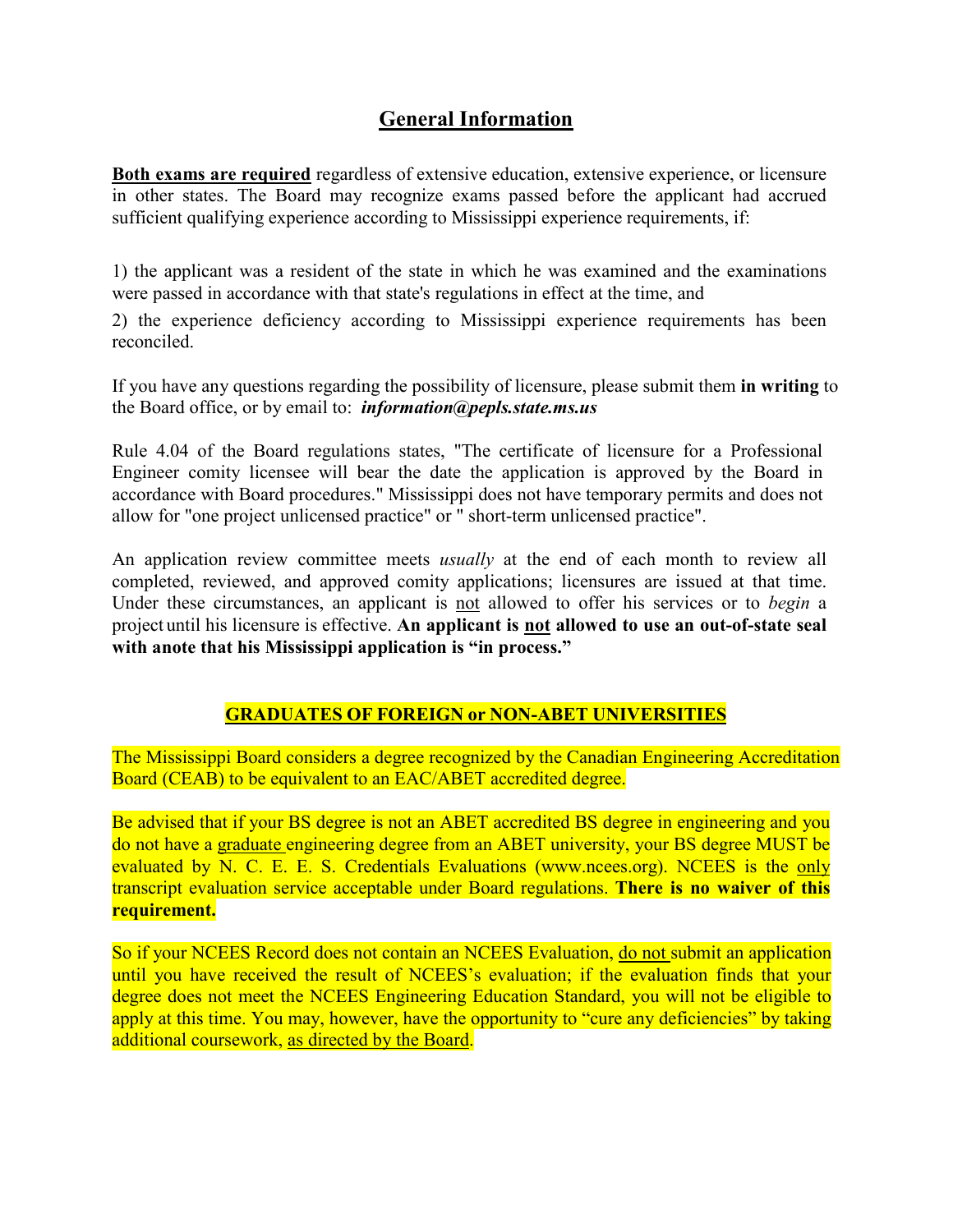## **REQUIRED DOCUMENTATION**

You do not have to submit transcripts or references at this time. After the NCEES Record is received and reviewed by the Board office, we will advise you if any *additional supporting documentation* is required.

An example of *additional supporting documentation* would be a current reference; the Mississippi Board requires at least one reference to be dated within twelve months of the application; this reference must be from another licensee who has knowledge of the applicant's experience during the most recent twelve months.

Another example of additional supporting documentation would be additional experience verification forms:

- **PE Comity applicants who have been licensed and practicing for less than ten years** must submit experience verification forms from PE supervisors who had review and approval authority over the applicant's work; these forms must verify at least four years of experience. If the experience verifications in your NCEES Record do not verify at least four years, then additional verification forms will be required.
- **PE Comity applicants who have been licensed and practicing for ten years or more** should submit experience verification forms from prior supervisors. If these cannot be obtained, the applicant should provide a written explanation or justification for why experience verification forms from prior supervisors cannot be obtained. In such circumstances, the Board will consider experience verification forms or character reference forms from Professional Engineers who are familiar with the applicant's work.

The Experience Verification Form and the Character Reference Form are included here. Instructions for using them are as follows:

## **Experience Verification Form:**

**(A)** Make as many copies of the Experience Verification form as are necessary to verify 4 years of qualifying engineering experience. This form *usually* should be completed by supervising Professional Engineers. *It is recommended that you begin with the most recent experience and "work backward" in time until 4 years of experience is verified.*

**(B)** Fill out page one and the top of page two as indicated. Attach a copy of your experience record (from your application) and mail these to your experience verifier(s), with a **stamped business size envelope** addressed to: Miss. Board of Licensure for Professional Engineers & Surveyors, 660 North Street, Suite 400, Jackson, MS 39202.

**(C)** The verifier must place the completed Experience Verification form into the supplied business size envelope, seal the envelope, and sign across the back flap of the envelope. He (she) then must mail it *directly* to the Board office. BE ADVISED that we will not accept forms that are not sealed and signed across the back flap. The Board staff does not have the authority to waive this requirement; please do not ask the Board staff or Executive Director to waive this requirement for you.